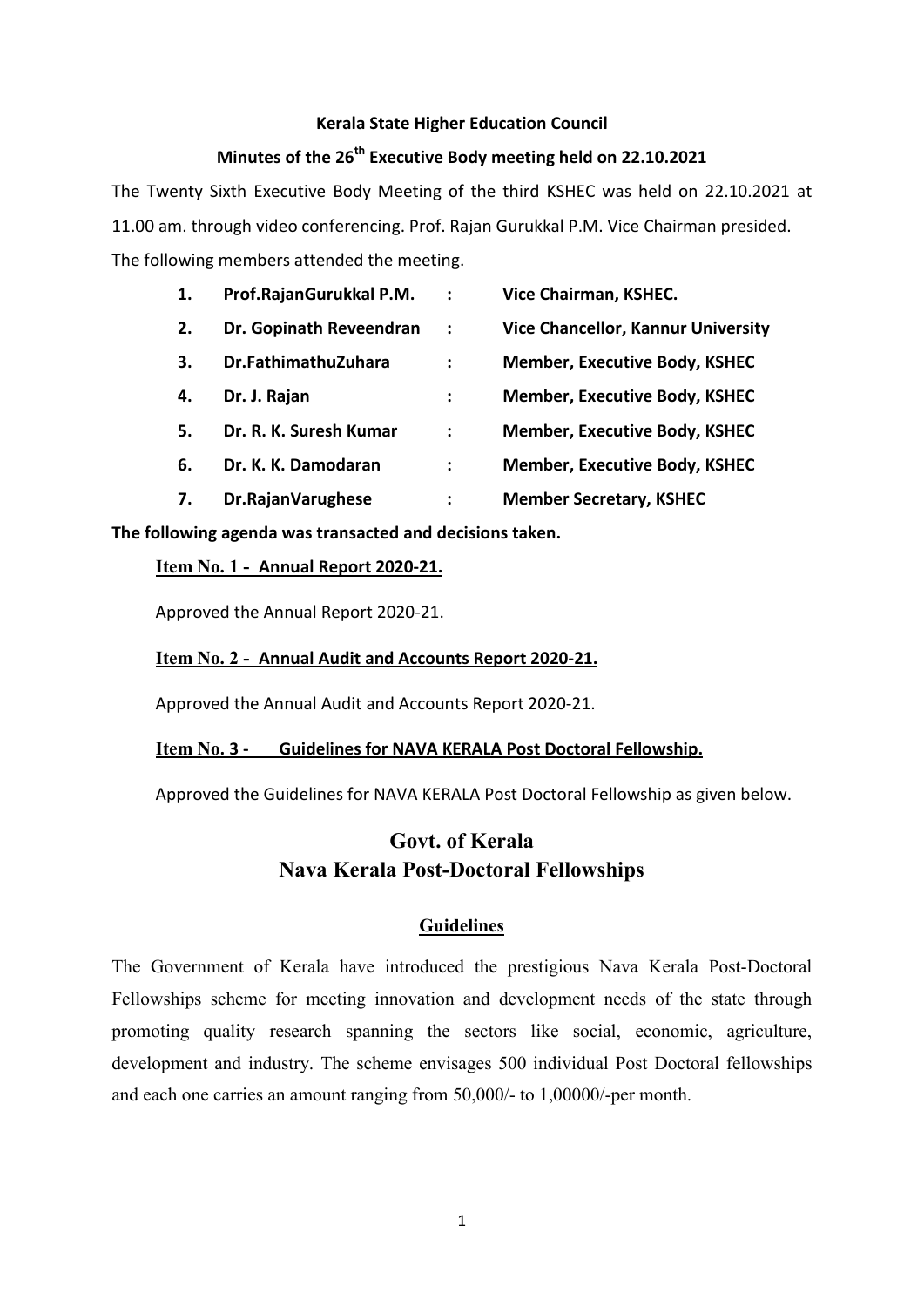## **Eligibility Conditions:**

- Applicant should be a keralite in origin and should posses Ph.D degree in Science, Technology, Social Science, Arts and Humanities.
- All experts both in India and abroad can apply for these fellowships
- The period of fellowship will be for two years, which may be extended for one more year, if required.
- Upper age limit is 40 years.
- Fellowship amount will be granted based on the progress of the project work
- Applications shall be accompanied with synopsis of the project proposal
- The post-doctoral fellowship registration can be done either in selected departments or schools of the Universities and the studies will be undertaken in collaboration with outside hospitals, industries and technical centres.
- To set up laboratory and other facilities, an additional amount of Rs.50000 will be made available subject to requirement.
- Priority of fellowships will be based on the present developmental needs of Kerala especially the following sectors
	- 0*In order to explore the possibilities of Ayurveda and eco-diversity*, the fellowship may be in the sectors of Bio-Informatics, Computational Biology, Bio Manufacturing, Bio-Processing, Genetic Engineering, Cell and molecular Biology, Systems Biology and Biotechnology.
	- 0*Against the backdrop of commercial crops and rubber*, polymer science and technology is another priority sector. The composites of bamboo, coir and wood will also be given priority in this sector.
	- 0*In view of the major leap in cyber physical digital technologies*, sectors such as Artificial Intelligence, Robotics, Block Chain, Internet of Things, Machine learning, Big data Analysis, Gaming, Augmented Reality, Virtual Reality, Digital Security Systems, Geo Spatial Systems, Quantum Technology and Application, Space Technologies, Advanced Materials, Edge Computing etc.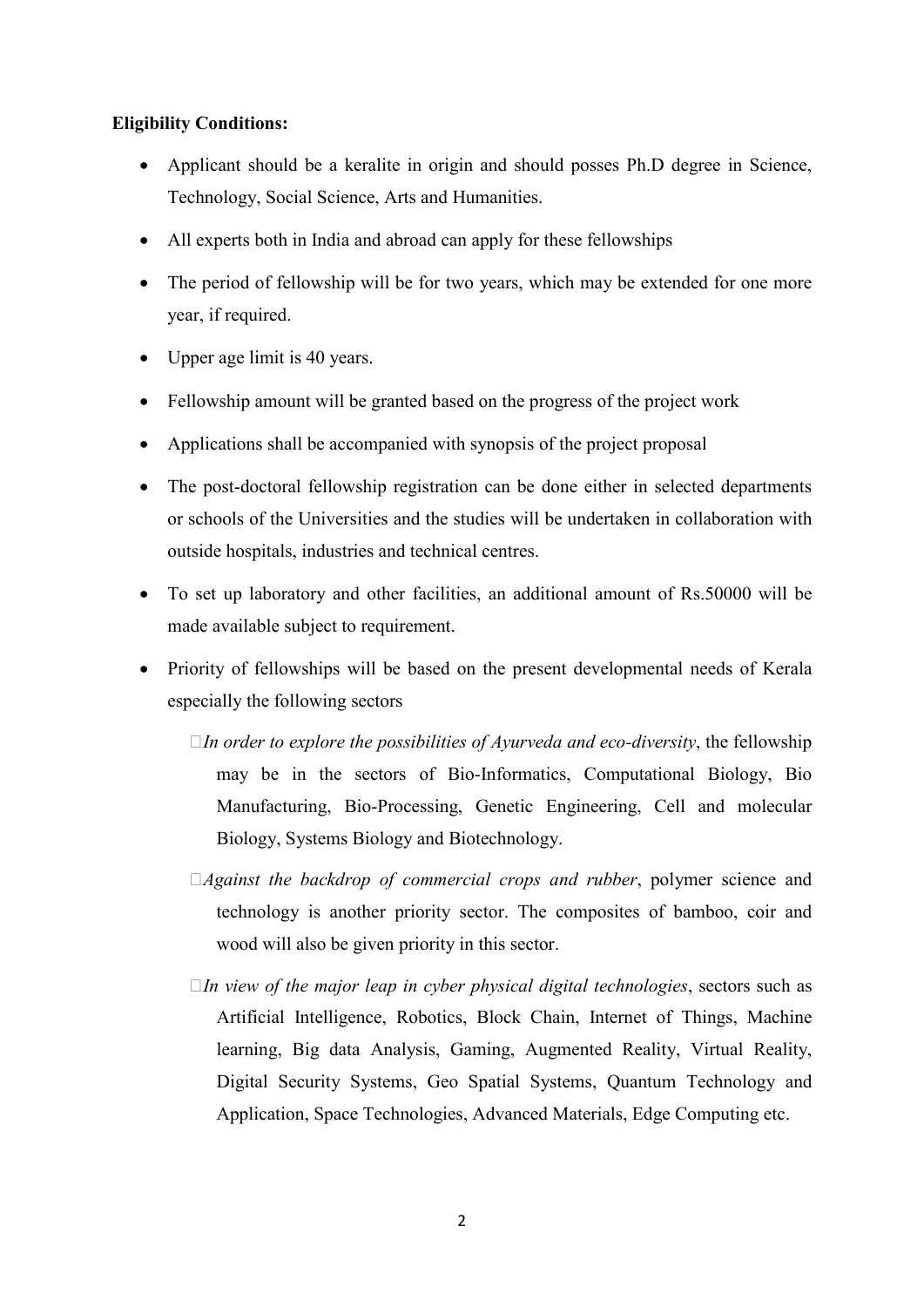- 0*Based on the major leaps in the scientific branches of genetics and genomics*, Genetic Medicine, Stem Cell biology, Medical imaging, Bio Medical Photonics, Medical devices and modelling, Brain Computer interface, epidemiology, Assistive Technologies, Genomics in medicine, Social Medicine, Public Health, Health Science and Technologies.
- 0*We need to strengthen the search for the alternative possibilities for reducing the use of fossil fuels*. In this background, sectors like Energy storage, Fuel cells, Emobility, Battery technologies, Photo Voltage, Solar, thermal, bio energy modelling, Bio-mass recycling.
- 0*For the all-round development of agricultural sector of Kerala* Food Science and technologies, Food Processing, Land and Water Management, Agricultural Sciences, Organic Farming, Agricultural value-added products, Precision Agriculture, Agriculture drones.
- 0*For facing the challenges of climate change and for scientifically tackling recurring natural calamities* – Housing, transport and Infrastructure, Climate Change, Disaster Management, Carbon foot printing, Hydrological Modelling, land slide prediction, Disaster forecasting, Waste recycling, Pollution control.
- 0*Considering the importance of Innovation Sector* Innovation eco systems, Innovation studies, frugal innovation, Innovation Methodologies.
- 0*In order to reinforce the indigenous culture of Kerala*, Social equality and cohesion of Kerala – Archaeology and Material culture studies, Migration Studies, Art, history, language, Social studies, ecological laws, Intellectual property rights, Econometric Modelling of Kerala economy, Digital transformation of Kerala Co-operative sector, handling of new generation technologies including fintech.

#### **How to apply?**

Eligible candidates may submit the **application in the prescribed format** with all relevant documents as prescribed through online mode. An undertaking from Head of any of the recognized Research Centres/ Departments/ Institutions stating that they have no objection to allow the PD Fellow to carry out the programme in the institution. The candidate may also submit a brief profile in the prescribed format along with the application form. The application should contain mailing address, contact number and e-mail ID. The soft copy of the application also be sent to heckerala@gmail.com. Detailed application should be sent to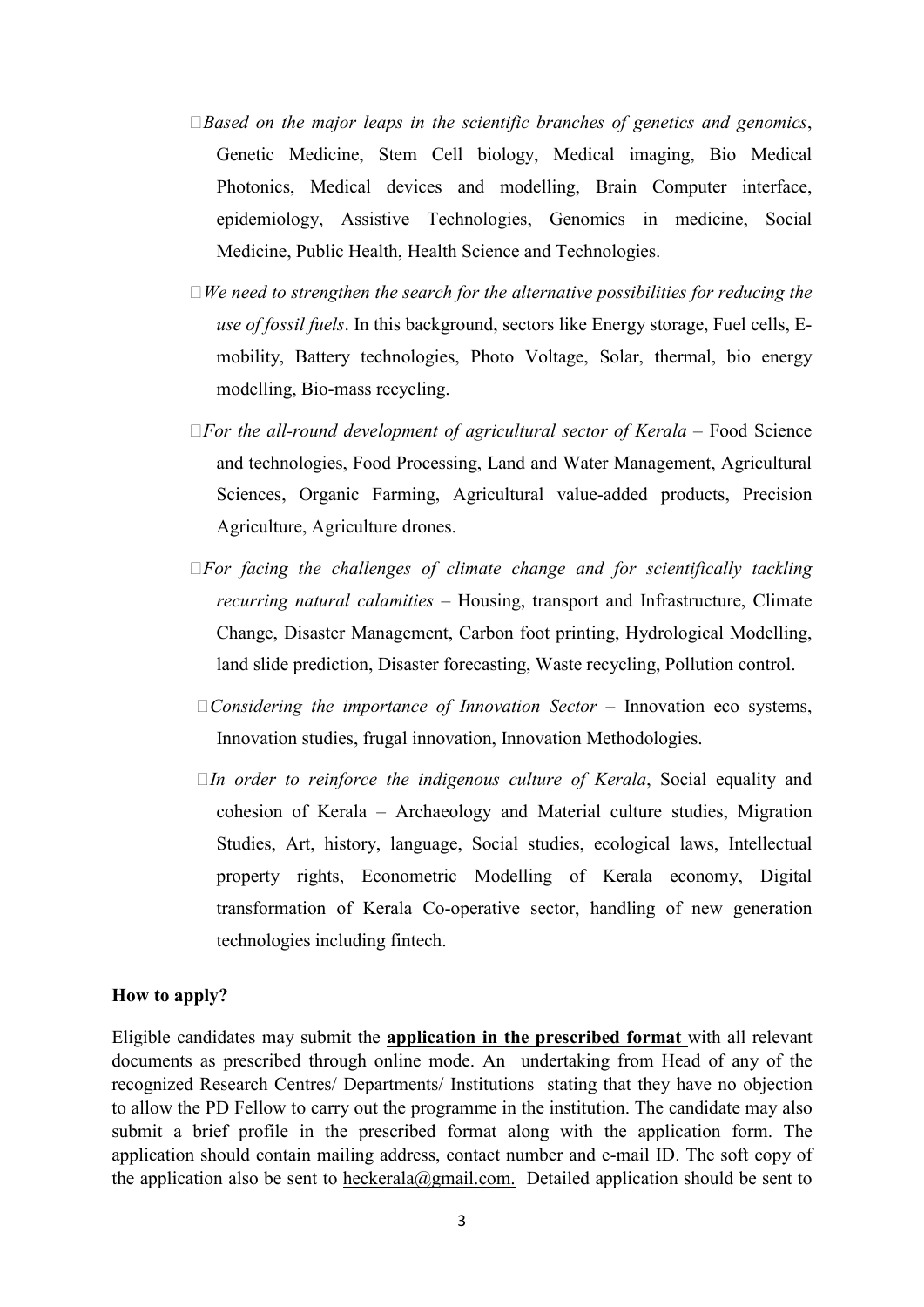## **The Member Secretary, The Kerala State Higher Education Council, Science and Technology Museum Campus, Vikas Bhavan P.O. Thiruvananthapuram – 695 033**

## **Mode of Selection**

Selection of the Post Doctoral Fellowships under the Nava Kerala Scheme from amongst the eligible applications through a process of evaluation of project proposals by the selection committee. Eminent experts from respective subject domains should be included in the selection committee constituted for the purpose. Subject experts may be included for detailed evaluation if necessary, of project proposals in the respective discipline in which a member of the selection committee will be chaired.

#### **Procedure for submission of Statement of Expenditure and Utilization Certificate:**

First year – within three months of completion of project period. Second year, within 6 months. The PD Fellows should submit three copies of the Annual Progress Report and Final Technical Report along with the soft copies within the above mentioned duration.

#### **Periodic Review of the Projects:**

Review and monitoring of the progress of the project will be done by the selection committee/subject committee formed for the purpose.

#### **Final Technical Report Evaluation:**

The Final Technical Report (FTR) submitted within 6 months after completion of the project shall be evaluated by the selection committee.

Further resolved to constitute Selection Committee for the Nava Kerala Post-Doctoral Fellowships**.** 

**Chief Minister's NAVAKERALA Post-Doctoral Fellowship: Selection Committee** Chief Minister's NAVAKERALA Post-Doctoral Fellowships are intended for the promotion of original research in interdisciplinary issues relating to REBUILD KERALA involving the primacy of sustainability, equity and resilience. Kerala State Higher Education Council (KSEC), authorised to administer the Fellowships, has identified ten experts of international reputation in their fields to be Chair Persons of the following Areas of Knowledge. They will chair the Committee of academics, who matter in the Area concerned as specialists of convergence research. These specialists would be invited under the direction of the Chairperson concerned and on demand, as the specialisation involved in the research proposals requires.

#### **Area Wise Chair Persons of the Selection Committee**

**Area One: Climate Change**  Dr. S.K. Satheesh,

Profesor and Chairman, Divecha Centre of Climate Change, IISc. satheesh@iisc.ac.in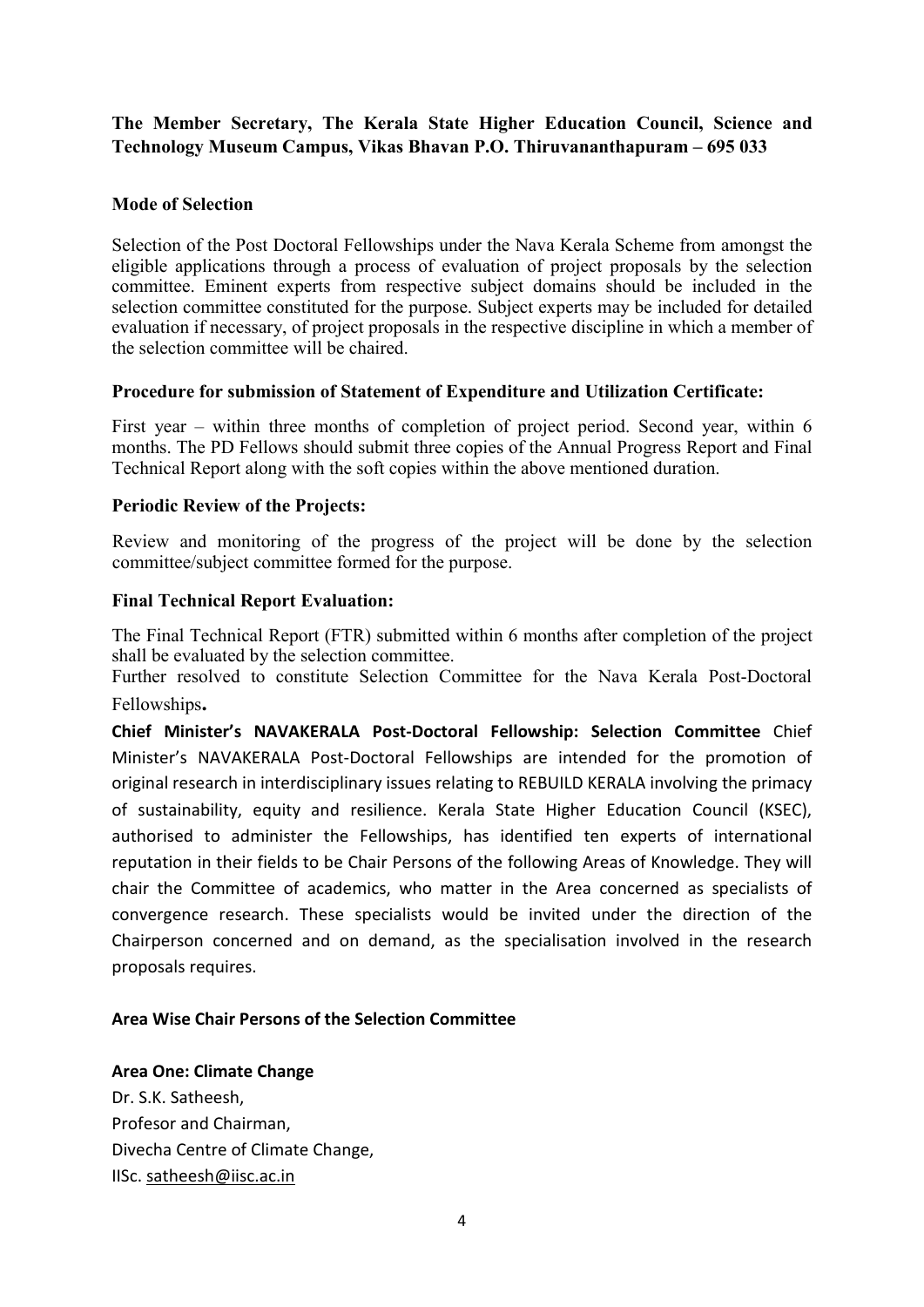#### **Area Two: Ecological Sciences**

Dr. Raghavendra Gadagkar

DST Year of Science Professor,

Centre for Ecological Sciences,

IISc ragh@iisc.ac.in

## **Area Three: Life Science**

Dr. Satyjit Mayor,

Professor & Director,

National Centre for Biological Science,

mayor@ncbs.res.in (jitumayor@gmail.com).

#### **Area Four: Material Science**

Dr. Rohini M. Godbol, Professor,

Centre for High Energy Physics,

IISc rohini@iisc.ac.in

#### **Area Five: Chemical Science**

Dr. E.D. Jemmis DST Year of Science Professor,

Centre for Inorganic and Physical Chemistry,

IISc jemmis@iisc.ac.in

#### **Area Six: Economic Studies**

Dr. Jayati Ghosh, Chair Person,

Centre for Economic Studies and Planning,

(Currently Director,

Political Economy Research Institute,

University of Massachusetts) Jawaharlal Nehru University.

jghosh@umass.edu

## **Area Seven: Marginal Community Studies**

Dr. Sukhadeo Thorat,

Former Chairman,

UGC

thoratsukhadeo@yahoo.co.in

## **Area Eight: Political Studies**

Dr. Rajeev Bhargava,

Professor and former Director,

Centre for Study of Developing Societies,

rbhargav4@gmail.com

## **Area Nine: Historical Studies**

Dr. Kumkum Roy,

Professor,

Centre for Historical Studies,

- Jawaharlal Nehru University
- kumkumroy@mail.jnu.ac.in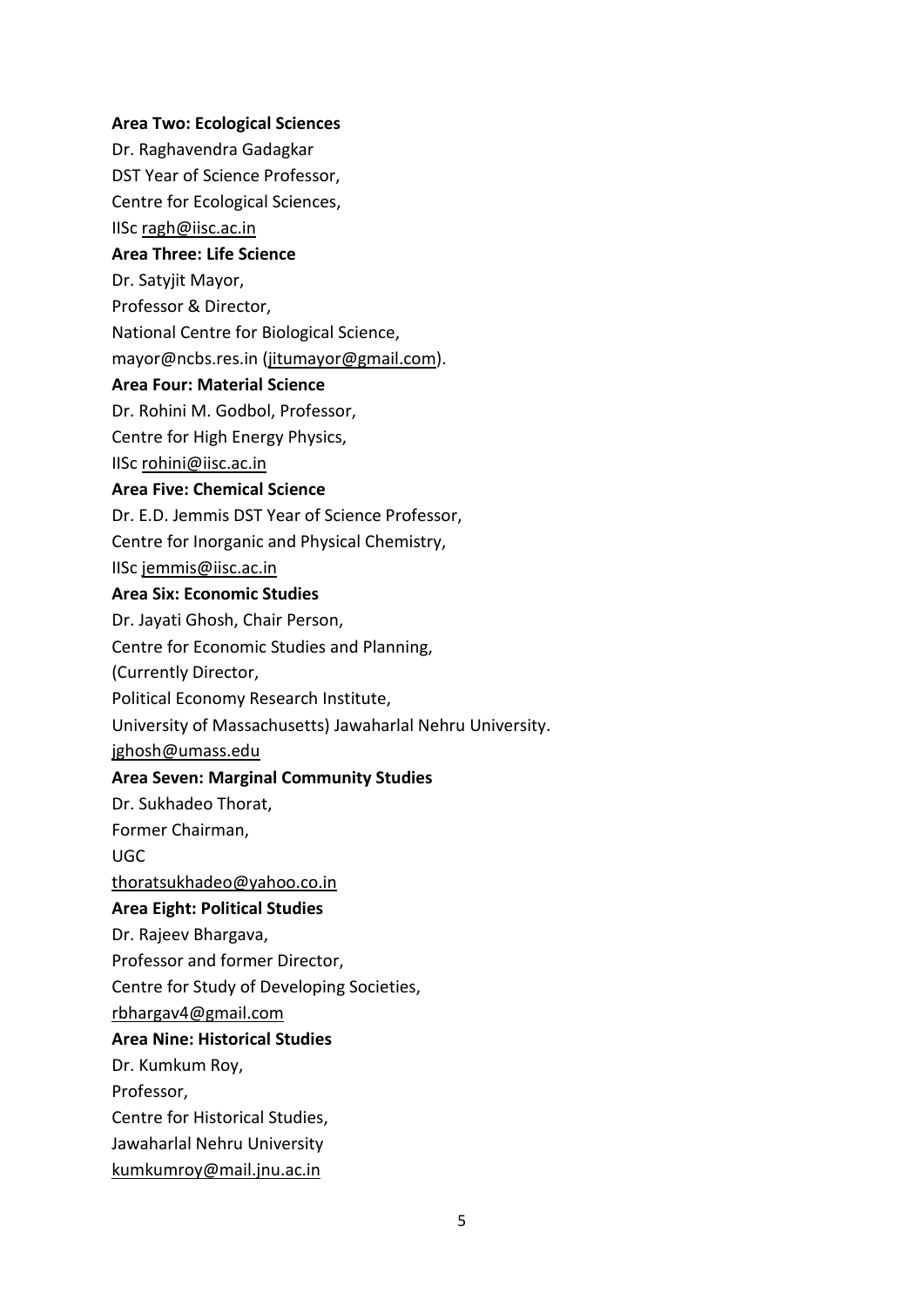#### **Area Ten: Humanities & Liberal Arts**

**Dr. Udayakumar,**  Professor. Centre for English Studies, Jawaharlal Nehru University, udayakumar@mail.jnu.ac.in **Area Eleven: Geological Studies** Dr. Rajendran C.P: Associate Professor, Geodynamics Unit, Jawaharlal Nehru Centre for Advanced Scientific Research (JNCASR) rajendrancp@jncasr.ac.in

## **Item No. 4 - Report of the SAAC Peer Team Visit to Bishop Moor College, Mavelikkara**

Approved the Report of the SAAC Peer Team Visit to Bishop Moor College, Mavelikkara and resolved to award 'A' Grade (CGPA - 3.21) to the college in the SAAC assessment held on 24<sup>th</sup> and 25<sup>th</sup> September 2021.

## **Item No. 5 - SAAC Peer Team –Honorarium/ Remuneration.**

Resolved to follow the NAAC rules for Travelling Allowance and Sitting Fee payable to the Official and Non Official Members/ Experts as given below.

## **Sitting Fee**

- 1. Rupees 3000/- (Three Thousand only) per day for per meeting irrespective of the number of meetings in a day.
- 2. Rupees 5000/- (Five Thousand only) per day for all members (Chairperson and Member) of the Peer Team visits.

## **Item No. 6 - Action Plan for Empowering Higher Education.**

Reported the Action Plan for Empowering Higher Education which was submitted to the Government.

**Item No. 7 - Report of the committee under Dr. K K Damodaran, Member, Executive Body - on the petition submitted to the Government by Sri Nikhilesh N. relating to illegal termination of his service from Bhavan's PALSAR Law College.**

Approved the report and resolved to forward the same to the Government.

## **Item No. 8 - Report of Dr. J. Rajan and Dr. Suresh Kumar, Members of the Executive Body on the functioning of CET School of Management (CETSOM).**

Approved the report and resolved to forward the same to the Government. It was also resolved to request the government to elevate the CET School of Management as a premier Management School in the state with autonomous status.